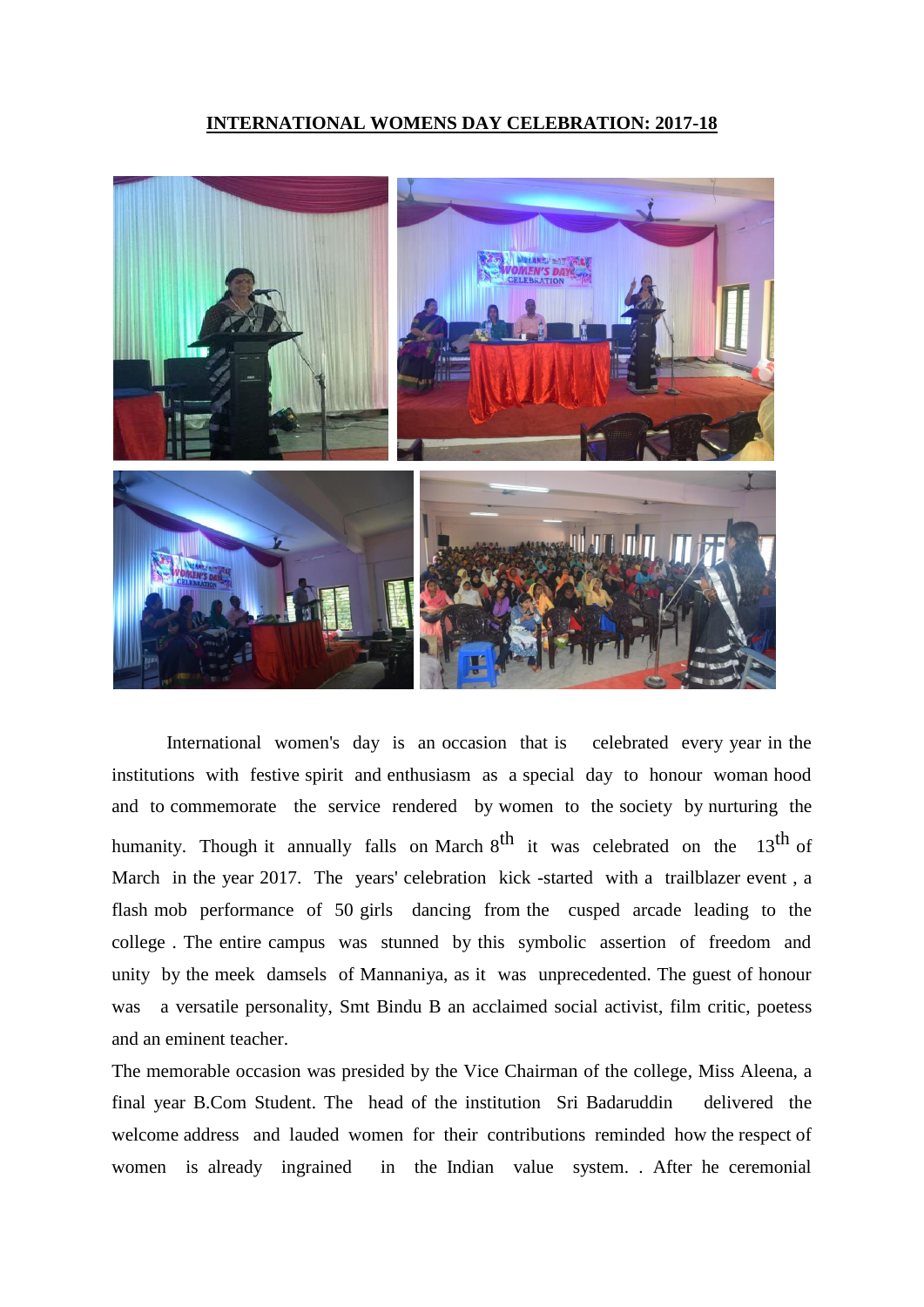presidential address by our petite Vice Chairman, the chief guest inaugurated the event with a truly motivating speech exuded confidence as she instilled fortitude in to the girls to fight against atrocities and sexual harassment that ravages our society. She profusely quoted lines of poems ,folk songs and adages to sustain her valid ideas. She was disillusioned at the lack of presence of boys in the audience, and even endorsed their presence in the future women's day programmes. Faculty heads of the three prime departments of the college Dr Mercy Raj ( Dept of Chemistry ), Sri Abdul Hashim (Dept Of Islamic History), Sri Hashim (HOD in Charge, Dept of Commerce) delivered felicitation Speeches high lighting their diverse perspectives regarding women. Dr M.S Noufal endeared the audience with his impressive and thought provoking words. Two of the seniormost lady teachers of the institution, Mrs Asha Kumar (HOD, Dept of Hindi) and Dr Jaseedha. K (HOD, Dept of English) was honoured by the girls in a thought full gesture. The formal vote of thanks brought the session to its ceremonious closure in a cordial manner.

The afternoon session comprising of the cultural programmes saw the girls of the college painting the stage red with their uninterrupted and vibrant performances such as Balloon dance , cinematic dance, group songs and solo performances devoid of any inhibitions. Prizes were distributed to all the avid participants as well as the winners.